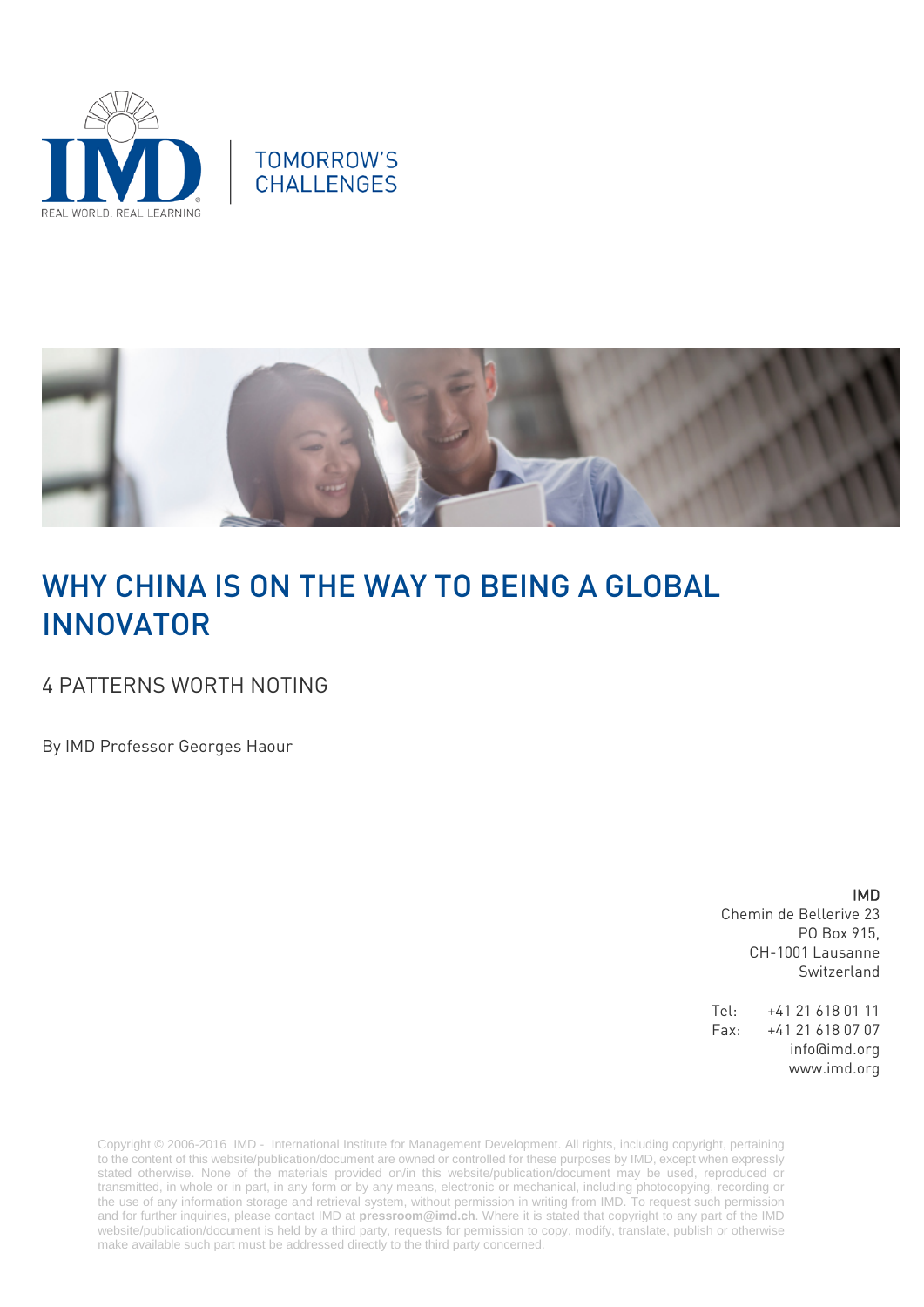As part of the transformation of the Chinese economy, attested by many elements of the recent news, China is fast transitioning from low cost manufacturing to a higher value innovation-led economy. Anticipating the next few years is fraught with difficulties. China is a huge and diverse country going through major transitions. After extensive field work and time spent in China for the new book "Created in China," it is clear that China is on its way to become a major, global power for innovation. This is mainly due to private firms, essential engines of the wealth-creation process*.* These, however, operate in a unique environment, in which the public sector is extremely powerful.

It's also an innovation environment that's difficult to measure with metrics. Innovation is about quality of output and not quantity of input. It is therefore extremely difficult to describe and to anticipate. Several of the metrics commonly used are interesting indicators but not always the most reliable.

### **Metrics on China's innovation**

*Investments in R&D:* These are taken as a percentage of a country's GDP (Gross National product). In the case of China, the increase of this figure of merit is spectacular, from 0,5 % in 1995 to 2% in 2014. The objective is to reach 2,5% in 2020, thus overtaking the average investments of the European Union.

Given the rapid growth of China's economy, numbers in absolute terms are even more impressive. In 2014, R&D investments in China are expected to total \$270 bio. Following recent trend, this number may overtake that of the USA as early as 2023.

*Patents output:* The top patent owners in China are the telecommunications companies, ZTE and Huawei, as well as the car-maker Chery. In any country, overall patent statistics is only a proxy indicator of innovation. In 2014, China granted 233,000 patents. The quality and the business potential of the inventions, however, are more important than the number of patents.

In the case of China, this indicator is questionable, as the government has given incentives to firms and academics for filing patents. Also, "utility patents," valid for ten years as opposed to invention patents, which last 20 years, are of questionable value. As a result, it is a rough estimate that roughly two thirds of China's patents are close to being worthless.

On the other hand, the handling of patent litigation by the courts is steadily improving, so that non-Chinese firms can place increasing confidence in the process. Currently, well over half of the litigation cases take place between two Chinese firms.

*Non-technical innovations:* the metrics above concern technical innovations. Many important innovations have nothing to do with technology; one example is self service, which revolutionized retail stores in the 1950s. Indeed, most advances in the services sectors are not patentable. Thus, one firm may copy the service offered by a competitor.

In China, many innovations concern specific aspects of the business model. For example, the way Haier, guarantees one day appliance delivery by imposing this condition to the transporting subcontractor. Mobile phone–maker Xiaomi hardly advertises and mainly sells on the internet. Product innovations are often the result of numerous, very small adaptations of existing products; these changes are not patented, but are the reason for the success of the offering in the Chinese market.

Yet these metrics, as used to assess the innovation level in China are not extremely relevant. Rather, one must examine larger patterns taking place.

### **Patterns for China becoming a global innovator**

As the landscape in China changes, it follows some noteworthy routes that promote innovation.

*Chinese society* is highly entrepreneurial, eager to make money and able to extract value very effectively. Innovations are seen in a totally market-oriented way and companies are ready to experiment and rapidly correct mistakes. Technical aspects constitute only a tool to be successful in the market place. Furthermore, the internet is of vast importance, with an estimated of 800 million users in 2016.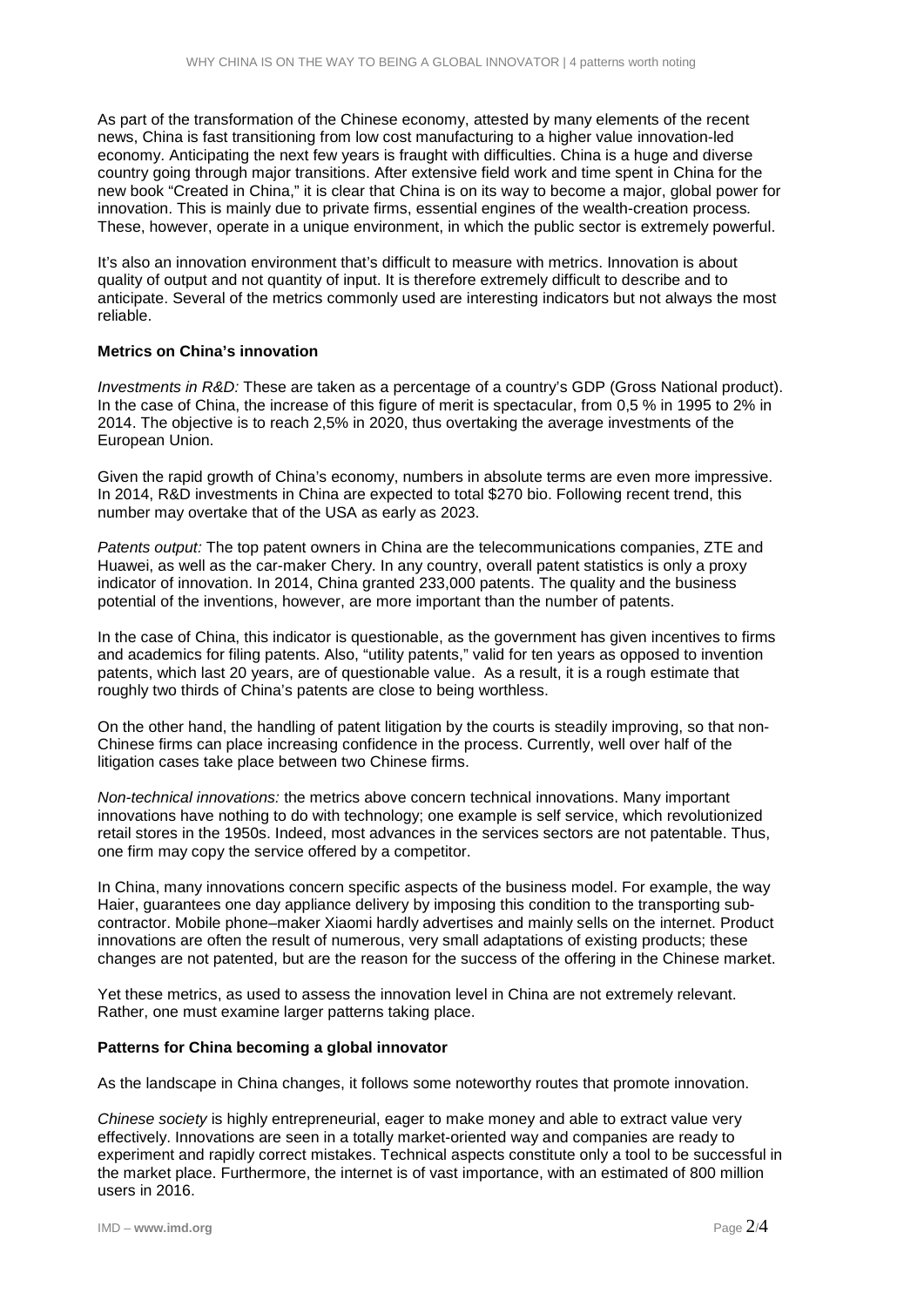*Copying* a product, while improving many different elements of it and making it much better suited to the Chinese market, represents a legitimate way to operate. Innovating to reduce costs by copying and improving explains the success of many Chinese companies, such as Baidu (adaptation of Goggle), or Alibaba, initially inspired by eBay.

*China's government* is obsessed with providing a context favourable to innovation-led growth. Like Japan and Korea, innovation is perceived as a crucial ingredient of wealth-creation and economic development.

A set of non-tariff barriers and practices favour domestic firms under the cover of a policy of promoting "indigenous innovation." This is particularly the case for the renewable energy sector.

*Chinese firms* contribute a rapidly growing share of innovations that are private and entrepreneurial. They are very active in the ICT-information and communication technologies and electronic games. The weight of the SOE - State owned enterprises is decreasing, both as a factor of GDP and in the production of innovative offerings.

A small number of Chinese firms have ventured abroad. Huawei, Lenovo, Haier are notable examples. This number will grow, as in 2014, Chinese investments going abroad have equalled the flow of investments going into China for the first time. We are at the beginning of a rapid increase in the outflow of China's investments, especially towards Europe.

### **The way forward**

A strong entrepreneurial spirit, a relentless market-orientation, an agile and rapid implementation in a vibrant economy demanding outstanding quality to price ratios: these are the basic descriptors of Chinese society.

China is the ultimate internet country, by the sheer number of users, as well as by the intensity of its usage. Already the biggest market for on-line shopping, China is expected to soon lead in on-line financial services.

Combined to that is a strong government relentlessly committed to foster innovation-led growth.

Barring major mishaps, Chinese firms are expected to turn the country into one of the world's major sources for innovations, particularly in IT-enabled services. There is much to learn from the "Chinese way" of innovating. That China is becoming a major source of innovations is good for China and good for the world.

*Georges Haour is a Professor of Technology and Innovation Management at IMD business school. He is co-author with Max von Zedwitz of the new book - [Created in China: How China is Becoming](http://www.bloomsbury.com/uk/created-in-china-9781472925138/)  [a Global Innovator](http://www.bloomsbury.com/uk/created-in-china-9781472925138/) (Bloomsbury, London, 2016)*